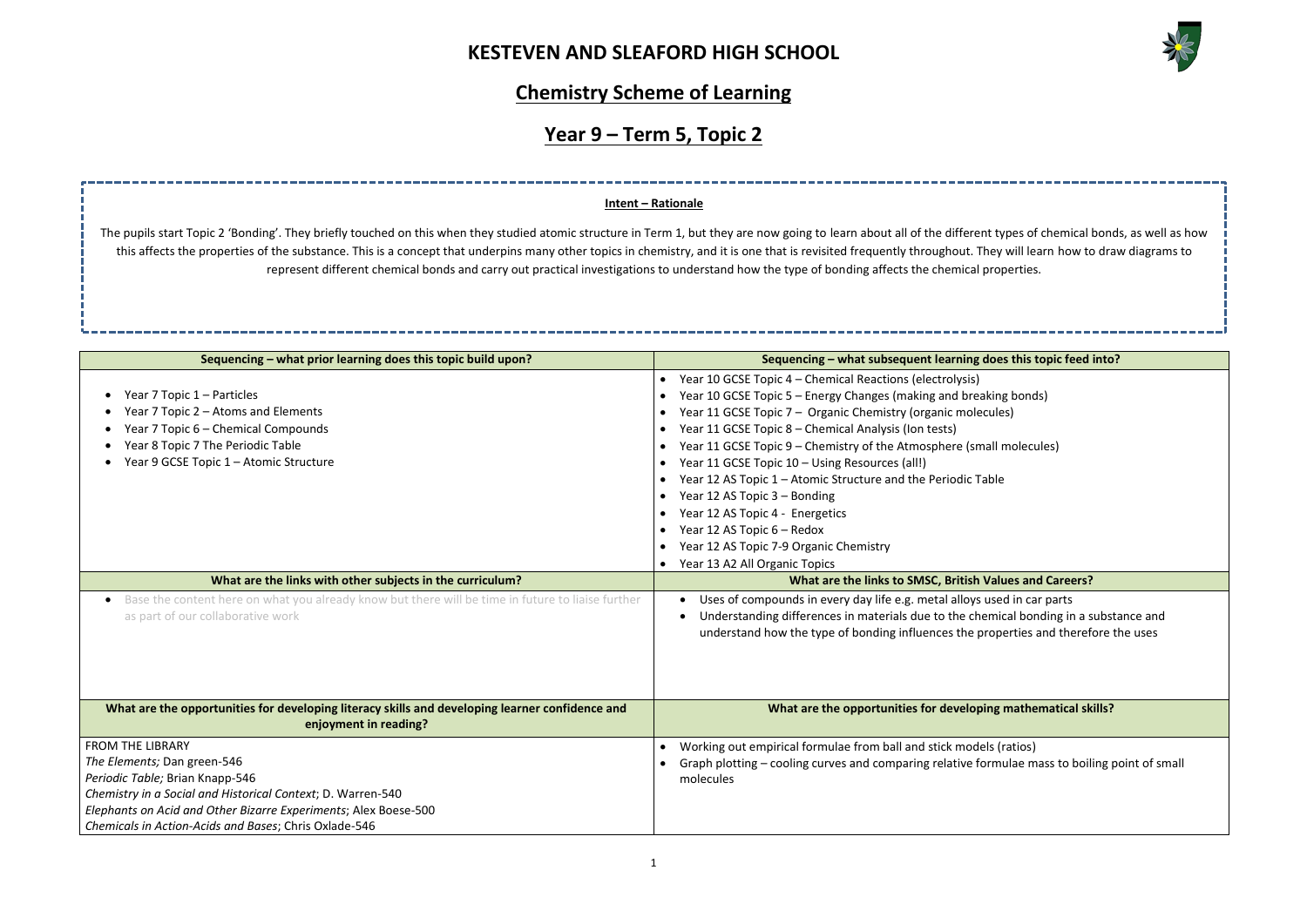

**the progress of students?** 

*Chemicals in action*-ATOMS; Chris Oxlade-541.24 *Chemicals in Action-Materials Changes and Reactions*- 541.39

### **Chemistry Scheme of Learning**

### **Year 9 – Term 5**

**Intent – Concepts**

#### **What knowledge will students gain and what skills will they develop as a consequence of this topic?**

**Know**

- Can I explain how a covalent bond forms in terms of electronic structure? Can I describe metallic bonding? Can I identify the type of bonding in a substance from the formulae?
- Can I use data to determine the state of a substance at a given temperature
- Can I explain why ionic compounds have a high melting point? Can I explain how the size of molecules affects melting and boiling points?
- Can I explain what an alloy is?

#### **Apply**

- Can I draw dot and cross diagrams or ball and stick models to represent small molecules? Can I explain how metal atoms form giant structures?
- Can I use the particle model to describe how the energy, movement and attraction between particles change as a substance is heated or cooled? Can I explain in terms of particles, energy or temperature when a substance is at melting or boiling point?
- Can I explain why ionic compounds conduct electricity when molten or in solution, but not when solid? Can I justify in terms of properties that a compound has ionic bonding? Can I explain why small molecules an polymers don't conduct electricity?
- Can I justify why alloys are used more often than pure metals?

- Can I suggest how double and triple covalent bonds form? Can I suggest how the properties of a double bond are different to the properties of a single bond? Can I evaluate different models of metallic bonding? Can I compare the different types of chemical bonds?
- Can I suggest why substances have different melting and boiling points? Can I describe the factors that affect the rate of evaporation?
- Can I explain the movement of ions in solution or when molten? Can I apply the ionic model to make predictions about the physical properties of ionic compounds? Can I identify substances that would have weak intermolecular forces?
- Can I explain in detail using labelled diagrams, how alloying affects the structure and bonding in metals and its effects on properties

| What subject specific language will be used and developed in this topic? | What opportunities are available for assessing |
|--------------------------------------------------------------------------|------------------------------------------------|
|                                                                          |                                                |

#### **Extend**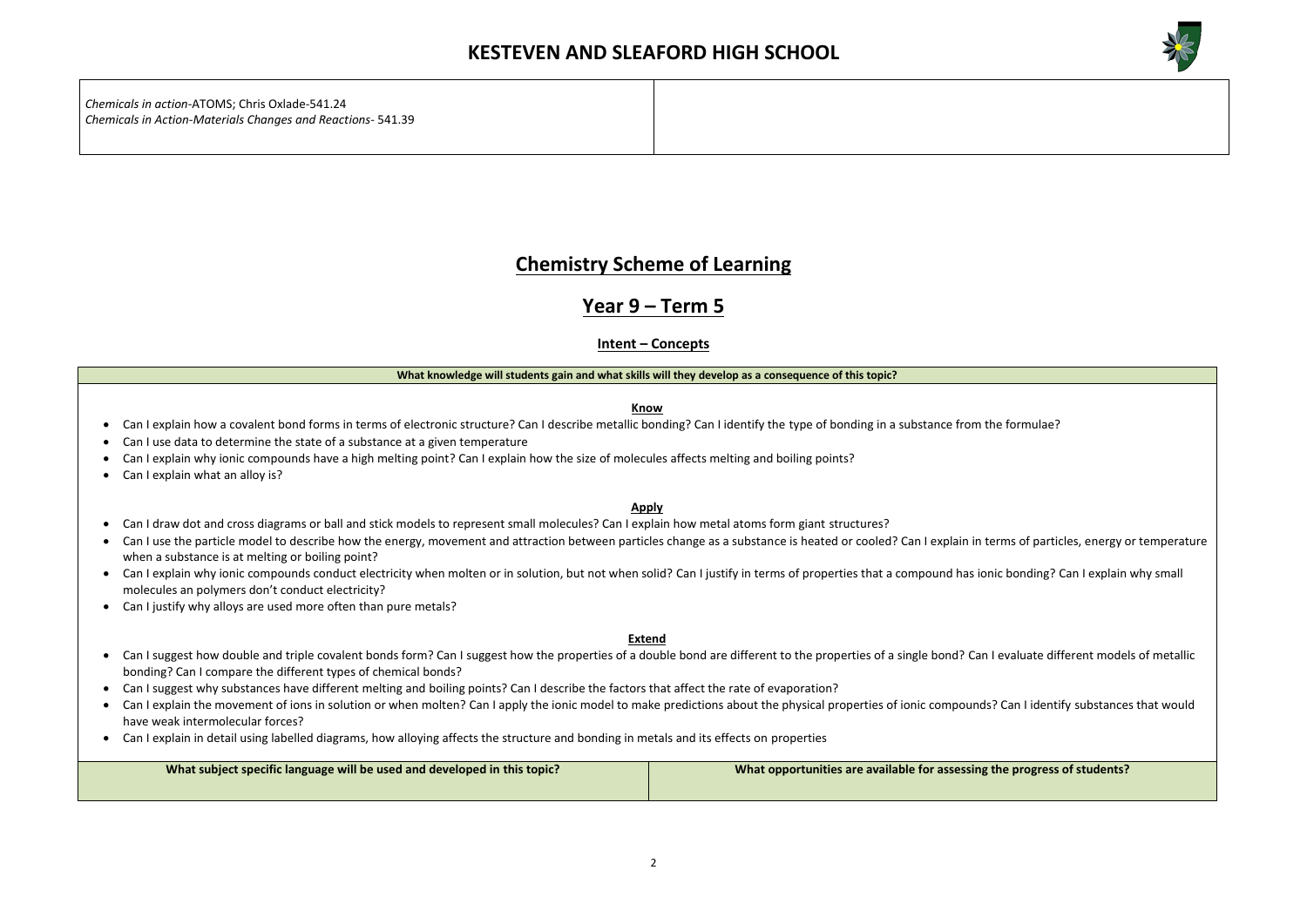

| Word                       | <b>Definition</b>                               |
|----------------------------|-------------------------------------------------|
| <b>Anion</b>               | A negative non-metal ion                        |
| <b>Cation</b>              | A positive metal ion                            |
| <b>Covalent bond</b>       | When two atoms share a pair of electrons.       |
|                            | This is a result of electrostatic attraction    |
|                            | between the nuclei of the atoms and the         |
|                            | shared electrons                                |
| <b>Delocalised</b>         | A bonding electron which is no longer           |
| <b>Electron</b>            | associated with any particular atom. It is free |
|                            | to move through the structure                   |
| <b>Ductile</b>             | The ability to draw a metal into wires          |
| <b>Electrostatic Force</b> | The attraction between opposite charges         |
| <b>Intermolecular</b>      | The attraction between individual molecules in  |
| force                      | a covalently bonded substance                   |
| lon                        | A charged particle produced by the loss or gain |
|                            | of electrons                                    |
| <b>Ionic Bond</b>          | The electrostatic force between oppositely      |
|                            | charged <u>ions</u>                             |
| <b>Lattice</b>             | A huge 3D network of atoms or ions              |
| <b>Malleable</b>           | The ability to hammer a material into shape     |
| <b>Metallic bond</b>       | The electrostatic attraction between the        |
|                            | positive metal ions in the lattice and the      |
|                            | delocalised electrons                           |
| <b>Molecule</b>            | Two or more atoms covalently bonded             |
|                            | together. Molecules can be elements or          |
|                            | compounds                                       |

• 6 mark question on metallic bonding

• 6 mark question comparing ionic and covalent bonding

• Past paper questions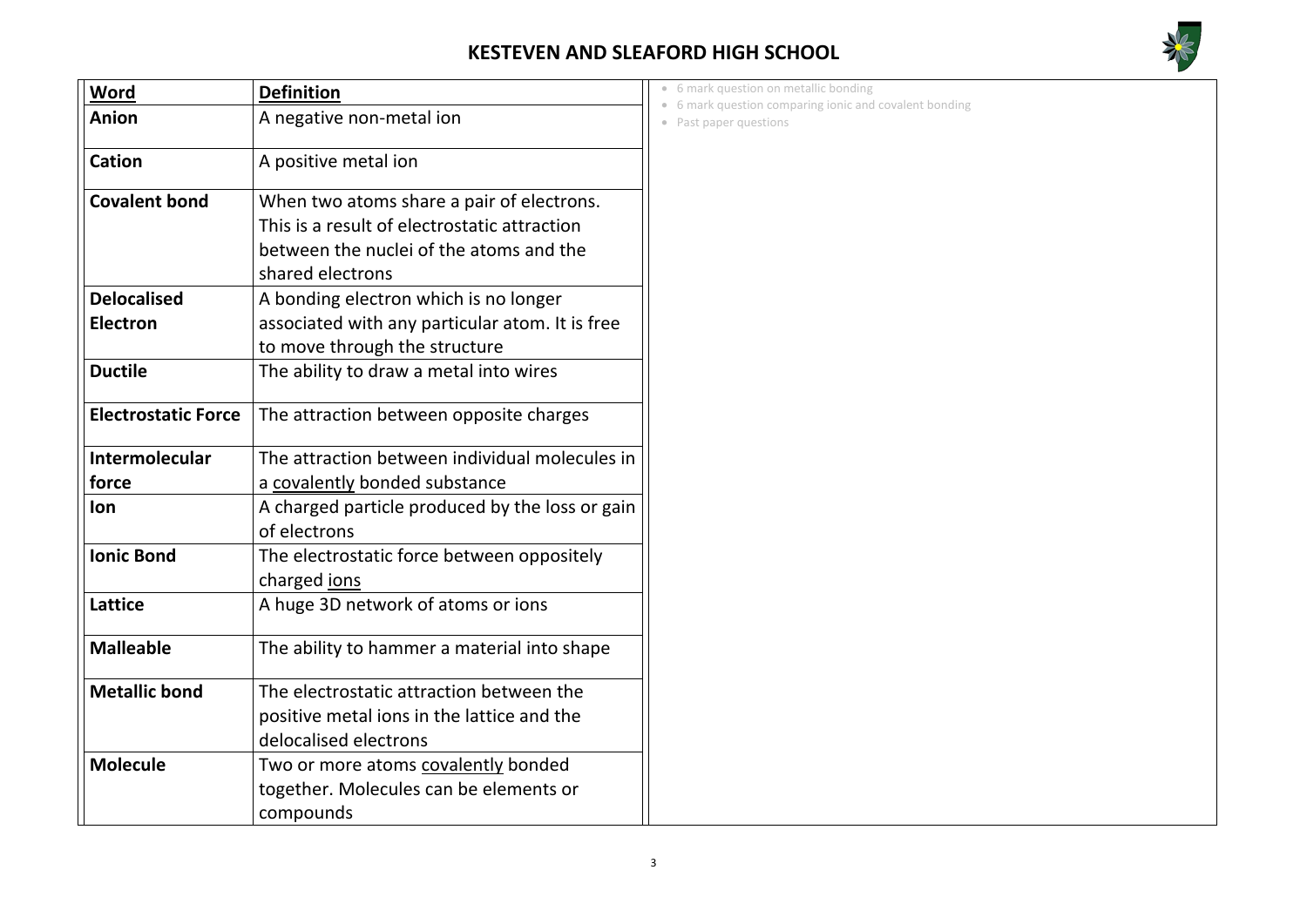



|                | <b>Molecular Formula</b> The chemical formula that shows the actual |
|----------------|---------------------------------------------------------------------|
|                | number of atoms in a particular molecule                            |
| <b>Polymer</b> | A substance made from very large molecules                          |
|                | that form from many repeating units called                          |
|                | monomers                                                            |

**Intent – Concepts**

| <b>Lesson title</b> | Learning         | <b>Higher</b>       | <b>Suggested activities and resources</b> |
|---------------------|------------------|---------------------|-------------------------------------------|
|                     | challeng         | level               |                                           |
|                     | e                | challenge           |                                           |
| <b>Topic 2</b>      | Can I            | Can I               |                                           |
|                     | explain          | suggest             |                                           |
| Lesson              | how a            | how                 |                                           |
| 3                   | covalent         | double              |                                           |
|                     | bond             | and                 |                                           |
| Covale              | forms in         | triple              |                                           |
| nt                  | terms of         | covalent            |                                           |
| <b>Bondin</b>       | electron         | bonds               |                                           |
|                     | ic               | form?               |                                           |
| g                   | structur         | Can I               |                                           |
|                     | $e$ ?            | suggest             |                                           |
|                     | Can I            | how the             |                                           |
|                     | draw<br>dot and  | properti<br>es of a |                                           |
|                     |                  | double              |                                           |
|                     | cross<br>diagram | bond are            |                                           |
|                     | s or ball        | different           |                                           |
|                     | and              | to the              |                                           |
|                     | stick            | properti            |                                           |
|                     | models           | es of a             |                                           |
|                     | to               | single              |                                           |
|                     | represe          | bond?               |                                           |
|                     | nt small         |                     |                                           |
|                     | molecul          |                     |                                           |
|                     | es?              |                     |                                           |
| <b>Topic 2</b>      | Can I            | Can I               |                                           |
|                     | describe         | evaluate            |                                           |
| Lesson              | metallic         | different           |                                           |
| 4                   | bonding          | models              |                                           |
|                     | ?                | of                  |                                           |
| <b>Metalli</b>      | Can I            | metallic            |                                           |
| $\mathbf C$         | explain          | bonding?            |                                           |
|                     | how              |                     |                                           |
|                     | metal            |                     |                                           |
|                     | atoms            |                     |                                           |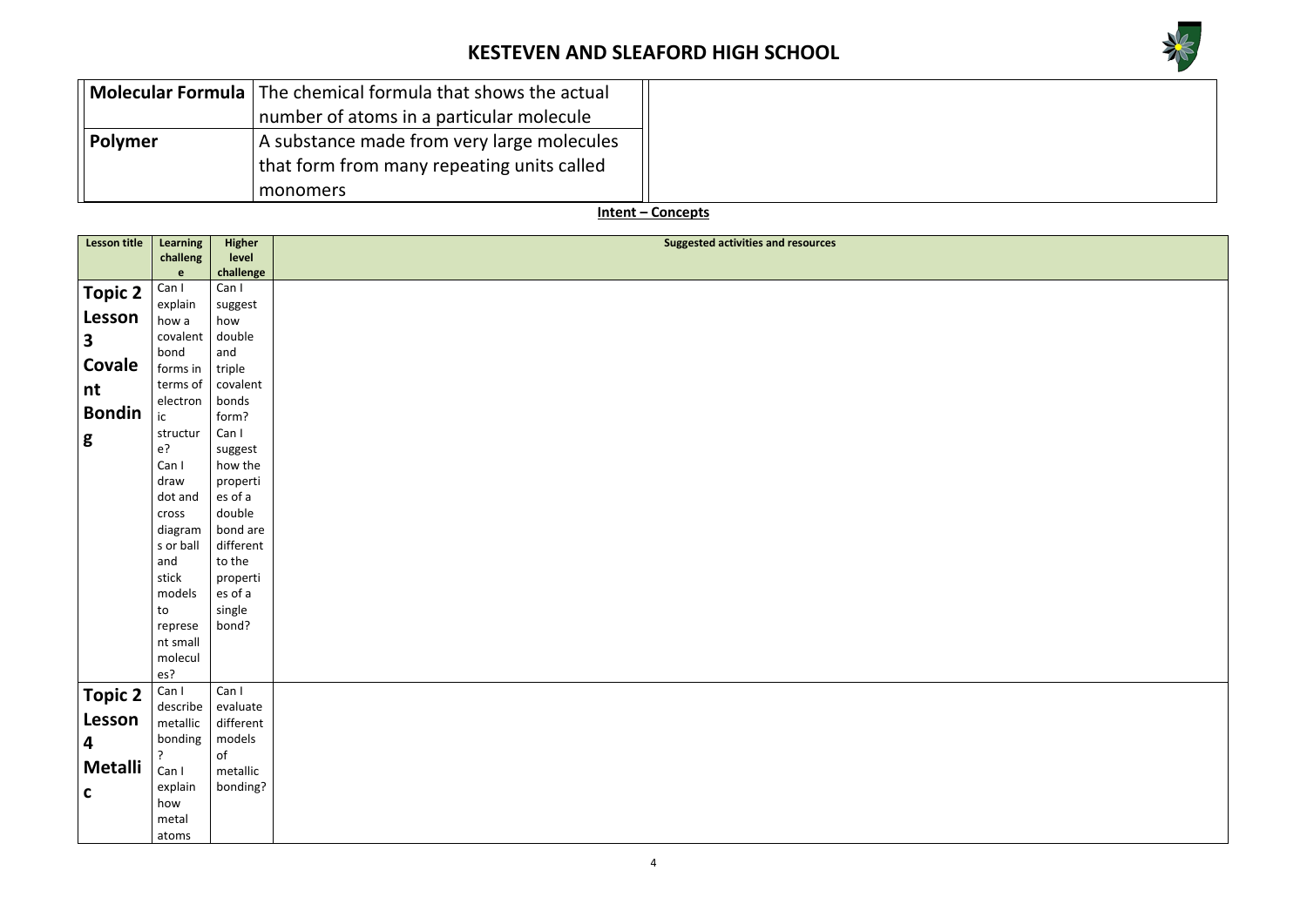



| <b>Bondin</b>  | form              |                    |  |
|----------------|-------------------|--------------------|--|
|                | giant             |                    |  |
| g              | structur          |                    |  |
|                | es?               |                    |  |
| <b>Summa</b>   | Can I             | Can I              |  |
|                | identify          | compare            |  |
| ry and         | the type          | the                |  |
| <b>Review</b>  | of                | different          |  |
|                | bonding           | types of           |  |
|                | in a<br>substan   | chemical<br>bonds? |  |
|                | ce from           |                    |  |
|                | the               |                    |  |
|                | formula           |                    |  |
|                | $e$ ?             |                    |  |
|                | Can I             | Can I              |  |
| <b>Topic 2</b> | use data $ $      | suggest            |  |
| Lesson         | to                | why                |  |
| 5              | determi           | substanc           |  |
|                | ne the            | es have            |  |
| <b>States</b>  | state of          | different          |  |
| <b>of</b>      | $\mathsf{a}$      | melting            |  |
|                | substan           | and                |  |
| <b>Matter</b>  | ce at a           | boiling            |  |
|                | given             | points?            |  |
|                | tempera           | Can I              |  |
|                | ture?             | describe           |  |
|                | Can I             | the                |  |
|                | use the           | factors            |  |
|                | particle<br>model | that<br>affect     |  |
|                | to                | the rate           |  |
|                | describe          | of                 |  |
|                | how the           | evaporat           |  |
|                | energy,           | ion?               |  |
|                | moveme            |                    |  |
|                | nt and            |                    |  |
|                | attractio         |                    |  |
|                | n                 |                    |  |
|                | betwee            |                    |  |
|                | n                 |                    |  |
|                | particles         |                    |  |
|                | change            |                    |  |
|                | as a              |                    |  |
|                | substan<br>ce is  |                    |  |
|                | heated            |                    |  |
|                |                   |                    |  |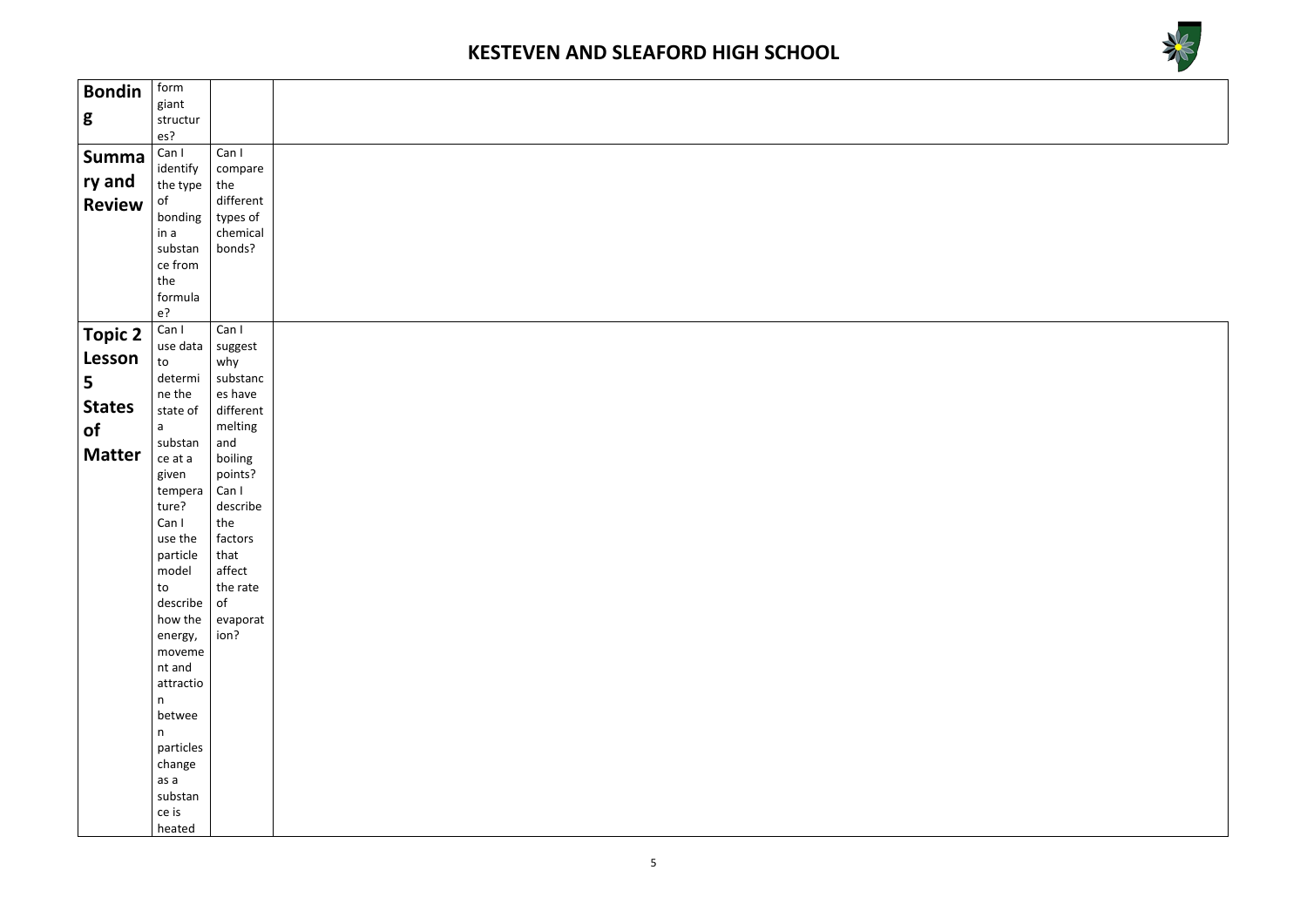

|                | or                |                       |  |
|----------------|-------------------|-----------------------|--|
|                | cooled?           |                       |  |
|                | Can I             |                       |  |
|                | explain           |                       |  |
|                | in terms          |                       |  |
|                | $\mathsf{of}$     |                       |  |
|                | particles         |                       |  |
|                | , energy          |                       |  |
|                | or                |                       |  |
|                | tempera           |                       |  |
|                | ture              |                       |  |
|                | when a            |                       |  |
|                | substan           |                       |  |
|                | ce is at          |                       |  |
|                | melting           |                       |  |
|                | or                |                       |  |
|                | boiling<br>point? |                       |  |
|                | Can I             | Can I                 |  |
| <b>Topic 2</b> | explain           | explain               |  |
| Lesson         | why               | the                   |  |
|                | ionic             | moveme                |  |
| 6              | compou            | nt of                 |  |
| Proper         | nds               | ions in               |  |
| ties of        | have a            | solution              |  |
|                | high              | or when               |  |
| Ionic          | melting           | molten?               |  |
| Compo          | point?            | Can I                 |  |
|                | Can I             | apply the             |  |
| unds           | explain           | ionic                 |  |
|                | why               | model to              |  |
|                | ionic             | make                  |  |
|                | compou            | predictio<br>ns about |  |
|                | nds<br>conduct    | the                   |  |
|                | electricit        | physical              |  |
|                | y when            | properti              |  |
|                | molten            | es of                 |  |
|                | or in             | ionic                 |  |
|                | solution,         | compou                |  |
|                | but not           | nds?                  |  |
|                | when              |                       |  |
|                | solid?            |                       |  |
|                | Can I             |                       |  |
|                | justify in        |                       |  |
|                | terms of          |                       |  |
|                | properti          |                       |  |